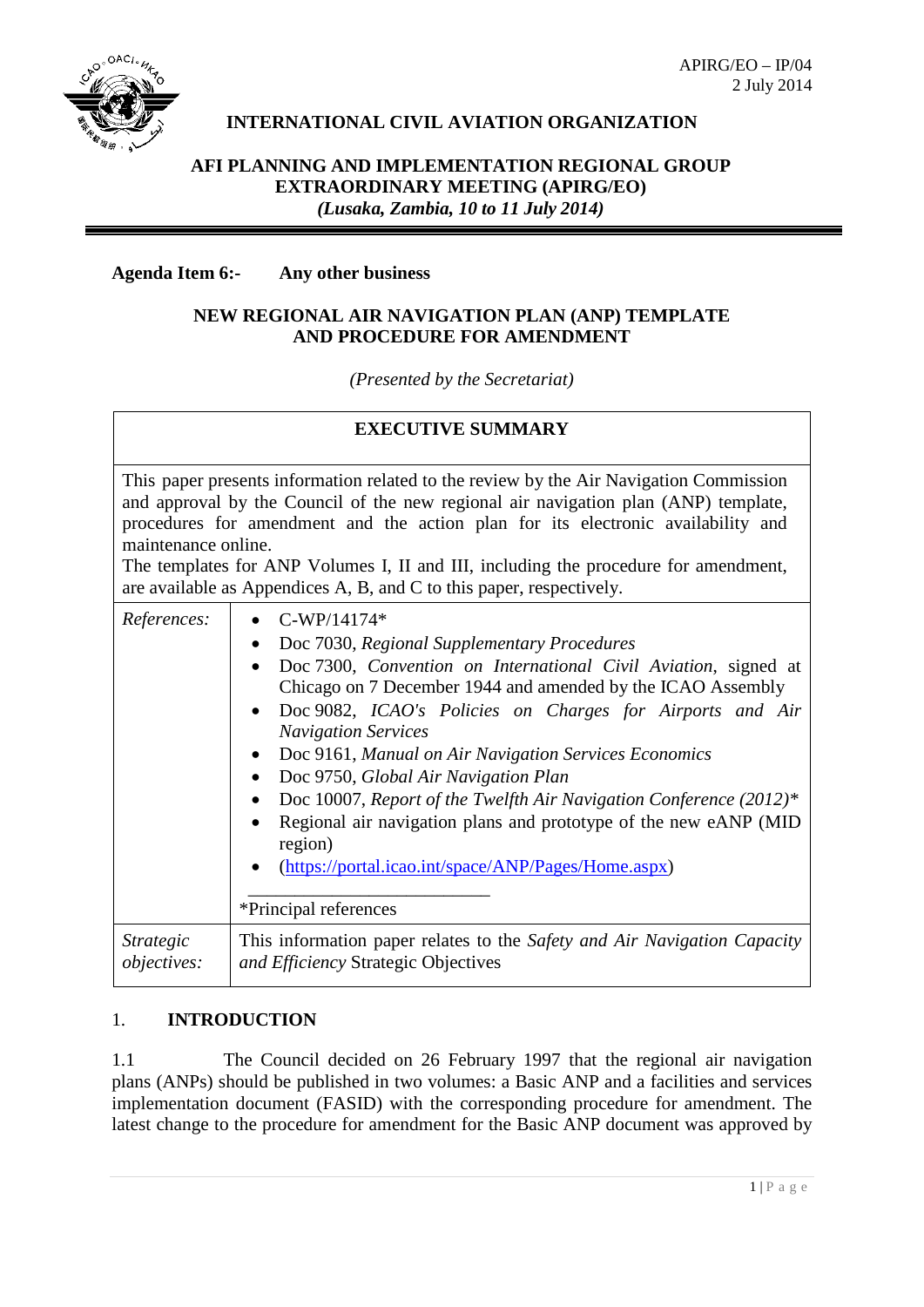the Council on 25 February 1998.

1.2 The Twelfth Air Navigation Conference (AN-Conf/12) agreed to Recommendation 6/1 — Regional performance framework – planning methodologies and tools regarding the alignment of regional ANPs with the fourth edition of the *Global Air Navigation Plan (GANP)* (Doc 9750).

1.3 The Secretariat established a working group (eANP WG), composed of representatives from Regional Offices and ICAO Headquarters, to make proposals for changes to the regional ANPs which included the development of a new structure, format and content of the ANP.

1.4 The eANP WG recognized that regional ANPs were still needed and represented the bridge between, from one side, the global provisions in the ICAO *Standards and Recommended Practices* (SARPs) and the GANP, to the other side, the States' national plans and implementation. In this regard the Secretariat WG considered the following:

- a) the ANPs detail the facilities, services and procedures required for international air navigation within a specified region(s). They also contain planning and guidance material. It was noted that based on a Council decision (Eighth Meeting of its 131st Session refers), the monitoring of the implementation status of air navigation facilities and services was not part of the scope and objectives of the current ANP;
- b) based on Recommendation 1/2 of the AN-Conf/12, and taking into consideration the new developments related to the performance based approach, the aviation system block upgrades (ASBU) methodology, etc., it was agreed that the new ANP should also include elements related to the monitoring of the status of implementation, at least to the ASBU modules;
- c) a clear separation between the mandatory requirements and the optional/selective implementation scenarios based on the ASBU methodology should be included in the ANP; and
- d) the need to identify the elements included in the current ANPs which were no longer required.

## 2. **BACKGROUND**

## 2.1 **Objective and purpose of the regional ANPs**

- 2.1.1 The objective and purpose of the regional ANPs are as follows:
	- a) the ANPs provide for the planning and implementation of air navigation systems within a specified region(s), in accordance with the agreed global and regional planning framework. They are developed to meet those needs of specific areas not covered in the worldwide provisions. The development and maintenance of the ANPs is undertaken by ICAO PIRGs with the assistance of the ICAO Secretariat;
	- b) the ANPs are used as a repository document for the assignment of responsibilities to States for the provision of air navigation facilities and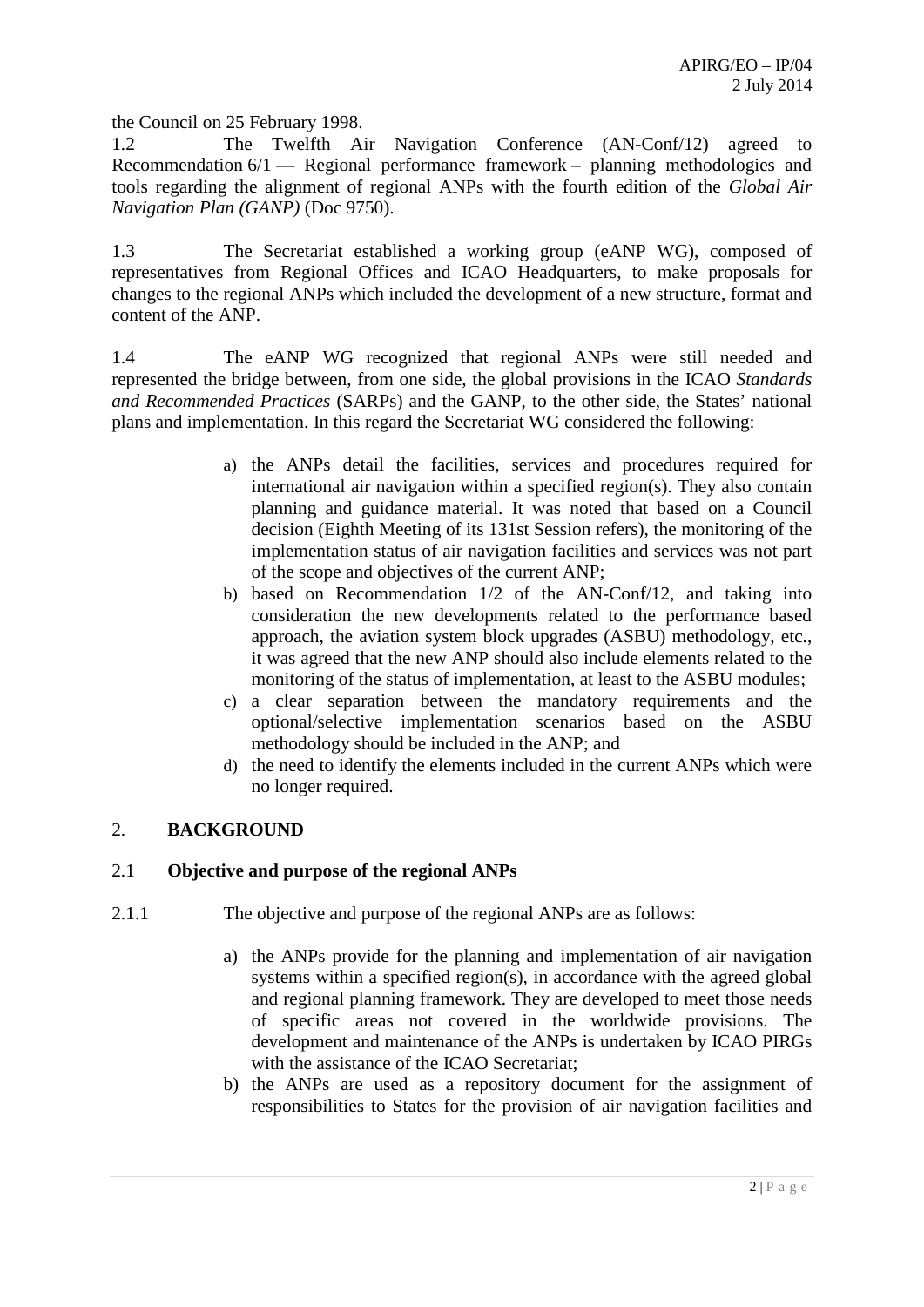services within a specified area in accordance with Article 28 of the Convention on International Civil Aviation (Doc 7300);

- c) the ANPs contain requirements related to the facilities and services to be implemented by States in accordance with regional air navigation agreements. The procedural parts of ANPs are published in the ICAO Regional Supplementary Procedures (SUPPs) (Doc 7030);
- d) the ANPs contain provisions that States can follow in planning the provision of their air navigation facilities and services, with the assurance that facilities and services furnished in accordance with the plan will harmonize with those of other States for an integrated system adequate for the foreseeable future;
- e) the ANPs may serve as a basis for air navigation service charges which are levied for services provided or made available to users, in accordance with *ICAO's Policies on Charges for Airports and Air Navigation Services* (Doc 9082) and the *Manual on Air Navigation Services Economics* (Doc 9161); and
- f) the ANPs support the performance-based approach to planning adopted by ICAO to measure the efforts made by States in implementing the agreed requirements.

## 3. **eANP WG AND NEW ANP TEMPLATE**

3.1 The eANP WG had two (2) face-to-face meetings (Paris, France, 4 to 8 February 2013; and Montréal, Canada, 18 to 22 November 2013), six (6) teleconferences of its steering committee (SC) (25 March, 3 June, 27 August and 31 October 2013, and 26 March and 16 April 2014) and one (1) teleconference of the whole WG members (5 September 2013). Most of the work was conducted through emails among the Secretariat WG members. The eANP WG submitted the final regional ANP template on 22 April 2014.

3.2 The Secretariat submitted papers at PIRG and other regional air navigation related meetings during 2013 and 2014 to keep States informed of the development of the new ANP template. States expressed their support for the effort.

## 3.3 **Format and table of contents of the eANP**

3.3.1 ANP data related to air navigation facilities and services can be classified as stable, dynamic or flexible. In this regard, it was agreed that the new eANP should be composed of three volumes:

- a) Volume I should contain stable plan elements, the amendment of which require approval by the Council, related to:
	- 1) assignment of responsibilities;
	- 2) mandatory requirements subject to regional agreement; and/or
	- 3) additional requirements specific to the region which are not covered in SARPs.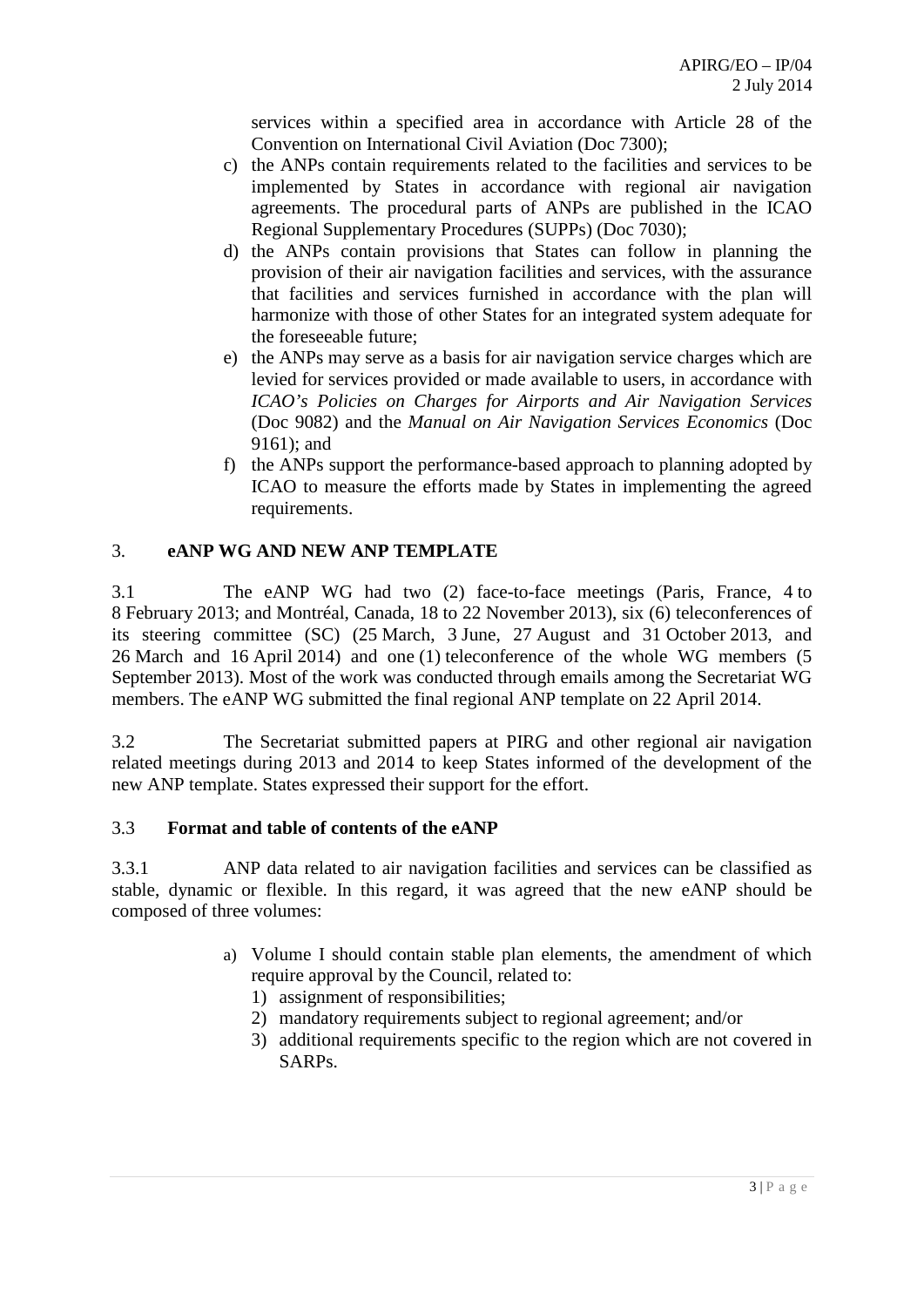### *Note*

The following is a non-exhaustive list of such elements: flight information regions (FIR) boundaries (table and charts), search and rescue regions (SRR) boundaries (table and charts), volcanic ash advisory centres (VAAC), tropical cyclone advisory centres (TCAC), volcano observatories (VO).

- b) Volume II should contain dynamic plan elements, the amendment of which does not require approval by the Council (approval is by regional agreement involving the relevant PIRG), related to:
	- 1) assignment of responsibilities;
	- 2) mandatory requirements subject to regional agreement; and/or
	- 3) additional requirements specific to the region which are not covered in SARPs.

#### *Note*

The following is a non-exhaustive list of such elements: major traffic flows; air traffic service (ATS) route network; meteorological watch offices (MWO); secondary surveillance radar (SSR) codes; five-letter name-codes; VOLMET broadcasts.

c) Volume III should contain dynamic/flexible plan elements providing implementation planning guidance for air navigation systems and their modernization taking into consideration emerging programmes such as the ASBUs and associated technology roadmaps described in the GANP. It is not intended that all ASBU Modules are required to be applied in every State, sub-region and/or region. The ANP Volume III would also include appropriate additional guidance, particularly with regard to implementation, to complement the material contained in the ANP Volumes I and II. The amendment of Volume III would not require approval by the Council nor regional agreement (Part I is under responsibility of the Secretariat and approval of Part II is under the responsibility of the relevant PIRG).

## 3.4 **Description of the contents of the eANP**

3.4.1 The general structure of the technical parts of Volumes I and II (AOP, CNS, ATM, MET, SAR and AIM) would consist of:

- a) introduction;
- b) general regional requirements; and
- c) specific regional requirements.

3.4.2 It is to be noted that the Section "General Regional Requirements" would be harmonized for all regions. Accordingly, an amendment of the provisions (text and table templates) in "General Regional Requirements" would lead to amendment of the eANP of all regions.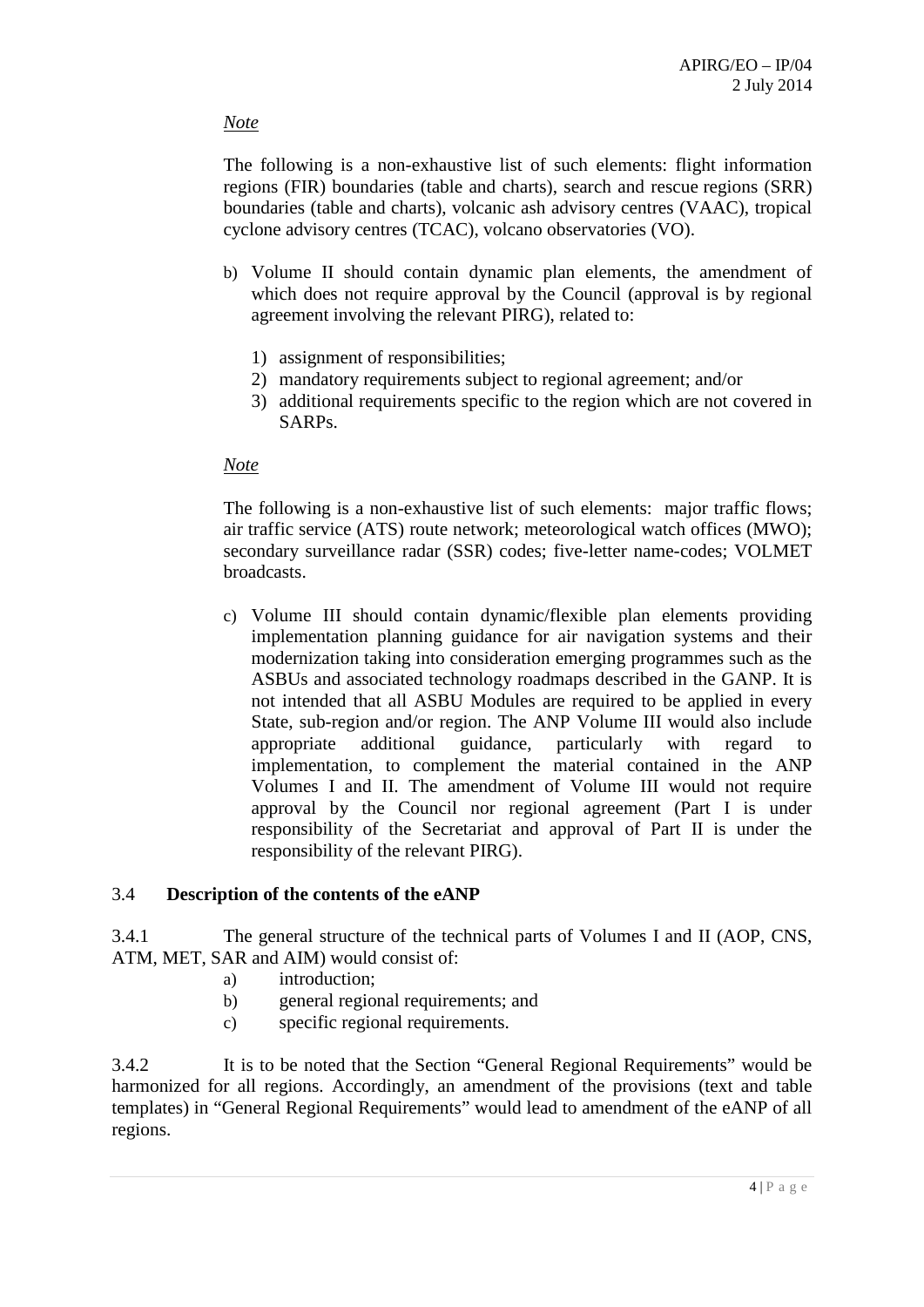3.4.3 It is highlighted that, the Statement of Basic Operational Requirements and Planning Criteria (BORPC) is not included in the new eANP, as with the revised GANP, because it repeated information published in other ICAO publications and was considered duplication as well as obsolete. The BORPC was replaced with the "General" and "Specific" requirements in Volumes I and II that include the relevant planning principles of BORPC to be retained in the ANP. With regard to the table/database on ATS Routes, it was agreed that the PIRGs would decide on the need for a table/database and/or Chart on ATS Routes for their regions and on the associated mechanisms for maintaining this table/database under Specific Regional Requirements of Part IV – ATM of Volume II.

3.4.4 The information contained in Volume III would be related to implementation monitoring, planning and/or guidance. The structure of Volume III would be kept simple, consisting of:

- a) Part  $0$  Introduction:
- b) Part I General Planning Aspects (GEN); and
- c) Part II Air Navigation System Implementation.

3.4.5 A table for inclusion in Part I of Volume III to define a minimum set of implementation indicator(s), based on the SMART criteria (specific, measurable, achievable, relevant and time bound), for each of the 18 ASBU Block 0 modules and to include other information as deemed necessary, for use in all regions. The details related to the regional monitoring of the ASBU modules, including the design of supporting enablers (tables/databases) would be left to the PIRGs.

## 3.5 **Procedure for amendment of the eANP**

3.5.1 A revised procedure for amendment of the eANP using a web-based platform is proposed. It is to be noted that the current Council-approved procedure for amendment of the Basic ANP (with minor changes) would be applicable to the new Volume I (approval by Council) and the current amendment procedure of the FASID (with minor changes) would be applicable to Volume II (approval by regional agreement involving the relevant PIRG). The management and amendment of Parts 0 and I of Volume III should go through a Secretariat inter-regional coordination mechanism and Part II would require approval under the responsibility of the relevant PIRG. The procedure for amendment for Volumes I, II and III is included in Appendix A to Volume I. (Appendix A to this information paper refers).

3.5.2 It is highlighted that the approval of the ANP template by Council includes the new procedure of amendment of the eANP. The approval of the eANP for each region, based on the approved ANP template, would be accomplished with the transfer of the corresponding information from current volumes Basic and FASID to the new volumes I and II in accordance with the procedure for amendment.

## 3.6 **Development of the eANP on a web-based platform**

3.6.1 In view of the agreed format of the eANP, it is considered that the current ANP application under SPACE (iSTARS 2.0 website) could be used as the basis for the development of the eANP web-based platform with some improvements.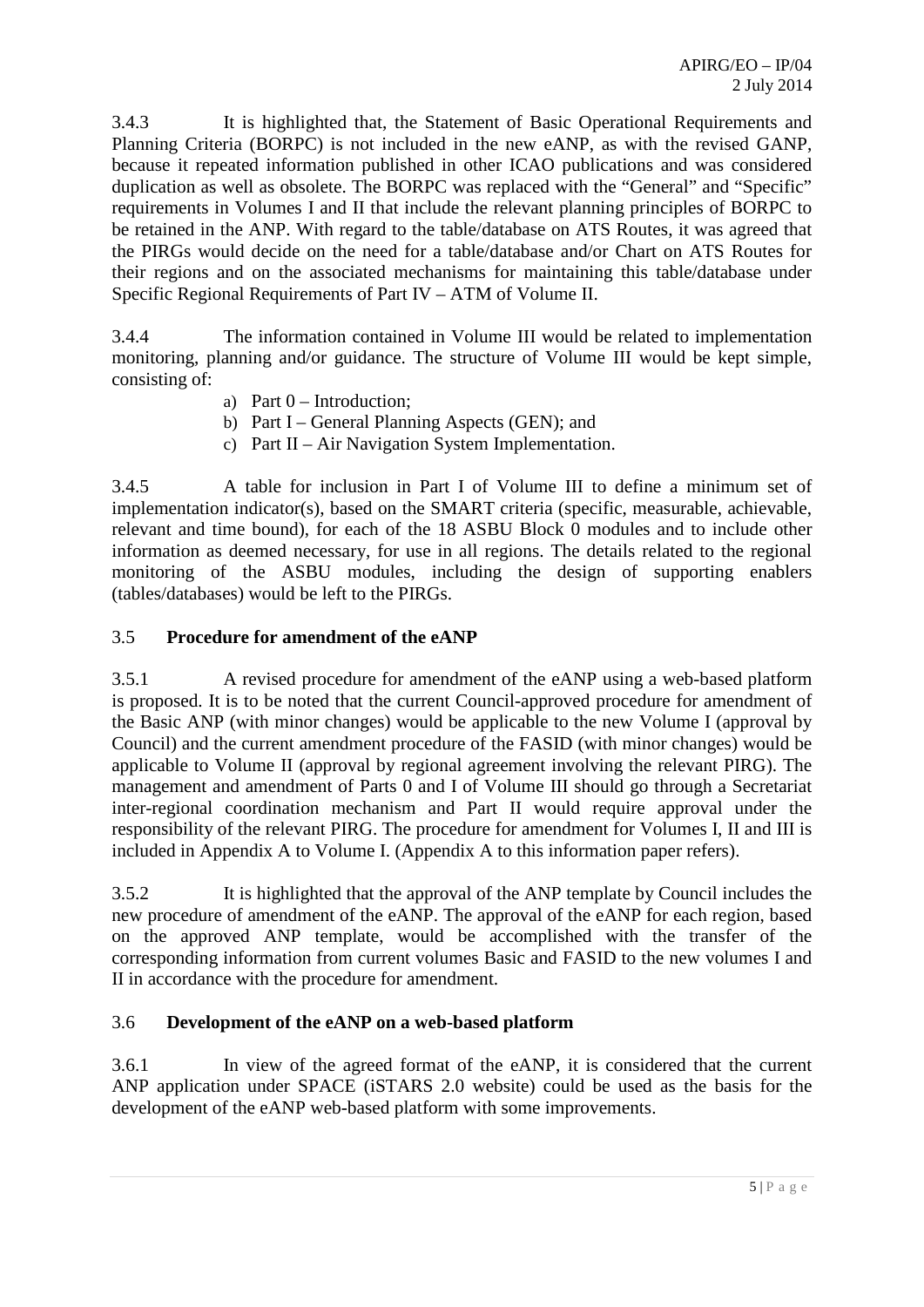3.6.2 Focal points designated by States and international organizations would be given access to the ANP web-based platform to develop and submit proposals for amendments (PfAs) to the ANP of each region concerned as per corresponding procedures for amendment and the public would be given read-only access to the ANPs.

3.6.3 The access to the eANP through the web-based platform would facilitate the consultation of the ANPs of all regions, thus providing a global view of air navigation planning. The new approach in Volumes II and III of the eANP would allow significant flexibility to States to plan while increasing the possibility to enhance coordination, particularly for States in the interface area with adjacent regions.

## 3.7 **Review of ICAO documentation referring to regional ANP**

3.7.1 With the approval of the new ANP template, consequential amendments are required to existing ICAO documentation referring to regional ANPs to ensure harmonization.

### 3.8 **Action plan for further development/approval of the eANP**

3.8.1 With the approval by the Council of the new ANP Template, the development/approval of the eANP would be in accordance with the following action plan:

| ANP volume                  | eANP activity/task                                                                                                                                                                                                                                                                                                  | Responsible                    | Completion<br>Date |
|-----------------------------|---------------------------------------------------------------------------------------------------------------------------------------------------------------------------------------------------------------------------------------------------------------------------------------------------------------------|--------------------------------|--------------------|
| Vol I, II & III             | Population of eANP with existing<br>data completed                                                                                                                                                                                                                                                                  | Regional offices               | September<br>2014  |
| Vol I, II & III             | Agreement on the content of the<br>eANP                                                                                                                                                                                                                                                                             | PIRGs/States                   | Mid 2015           |
| Vol I                       | Approval of Volume I of eANPs<br>by the Council                                                                                                                                                                                                                                                                     | Regional offices/ANB           | End 2015           |
| Vol II                      | Approval of Volume II of eANPs<br>by regional agreement involving<br>the relevant PIRG                                                                                                                                                                                                                              | Regional<br>offices/PIRGs/ANB  | End 2015           |
| Vol III                     | Development and approval of<br>Part II of Volume III by PIRG.<br>Inclusion of Volume III<br>$_{\rm on}$<br>web-based platform.                                                                                                                                                                                      | Regional offices/<br>PIRGs/ANB | End 2015           |
| Consequential<br>amendments | Amendments to existing ICAO<br>documentation related to ANPs to<br>ensure harmonization, including<br>the Regional Office Manual, and<br>review of the applicability of the<br>uniform methodology for the<br>identification,<br>assessment<br>and<br>reporting of air<br>navigation<br>deficiencies to the new ANP | <b>ANB</b>                     | Mid 2015           |